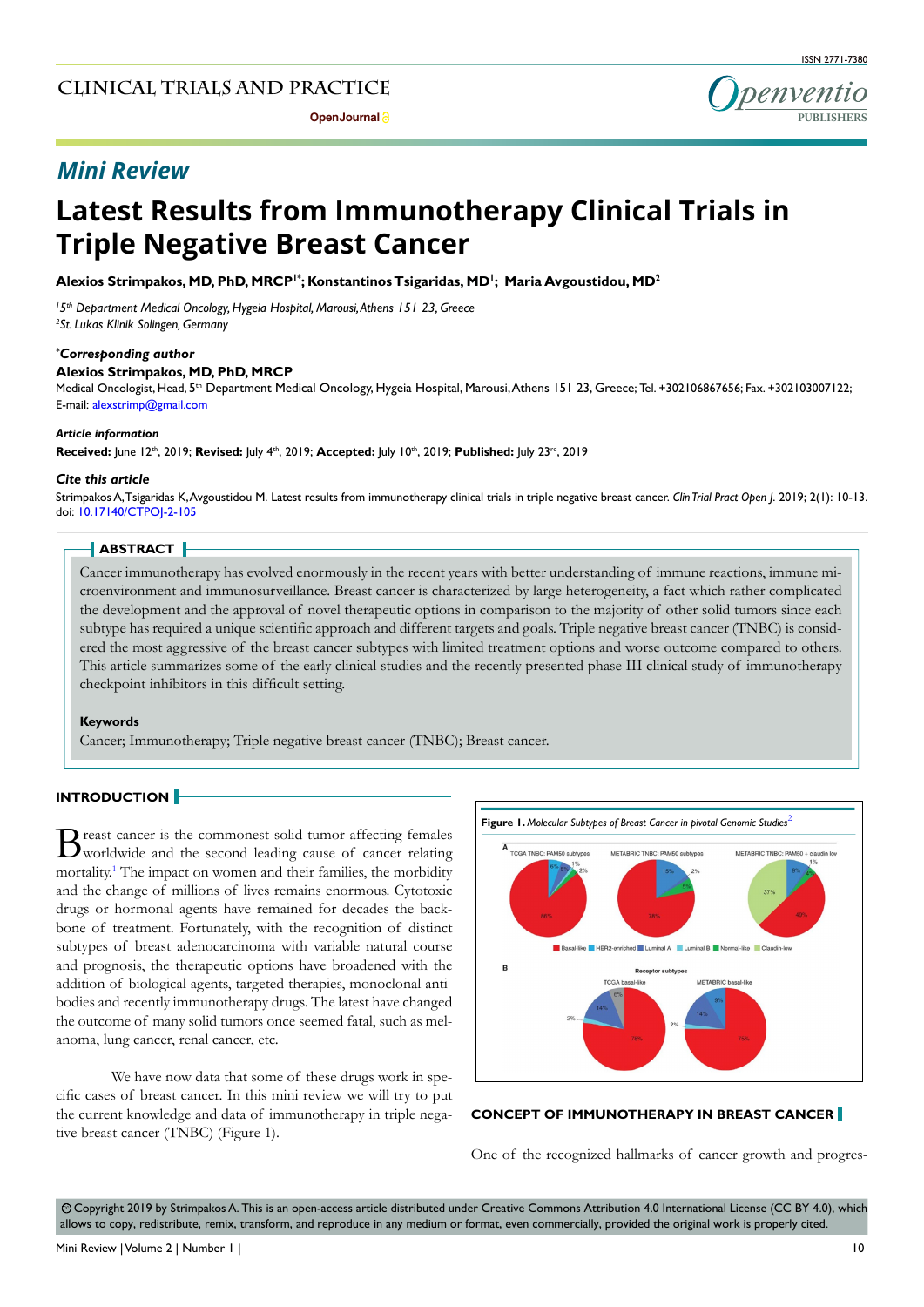sion is its escape from destruction by immune cells. We now know that this might happen due to overexpression of molecules that halt the activity of immune reaction, in other words that work as immune breaks. Such molecules are the PD1 (Programmed Death 1), PD-L1 (Programmed Death-Ligand 1) and CTLA-4 (Cytotoxic T-Lymphocyte Antigen-4) proteins. When the PD-1 receptor protein or its ligand is upregulated in the T-cells or the cancer cells we observe both innate and adaptive immunity inhibition. Likewise, overexpression of the inhibitory CTLA-4 protein in the T-lymphocytes leads to inactivity of immune system allowing further progression of cancer cells.

TNBC represents around 15% of advanced breast cancer patients.<sup>2</sup> It is associated with poor prognosis compared to the other forms and its management remains an oncological challenge.

Initially, breast cancer was deemed to be a non-immunogenic cancer with low tumor burden but recent research has suggested that TNBC yields immunogenic features subjective to targeting with the novel immunotherapy agents. HER2 positive and TNBC express higher levels of PD-L1 protein.<sup>[3](#page-2-2)</sup> Triple-negative breast cancers (TNBC) as well as the HER2-positive breast cancer are also more likely than the luminal subtypes to harbor higher stromal-infiltrating immune cells (TILs) at diagnosis. There are data showing a linear relationship between stromal TILs and better clinical outcomes.[4](#page-2-3)

# **EARLY CLINICAL DATA**

Early phase clinical studies  $(Ia/Ib)$  in metastatic breast cancer patients showed that there is some response from immunotherapy treatment with avelumab (the ZAVELIN Ia/Ib study, ORR 8.6% but 44% in TNBC PD-L1+patients),<sup>5</sup> pembrolizumab (KEY-NOTE-012 Ib study, ORR 18.5%)<sup>6</sup> or atezolizumab (ORR 13% in PD-L1+ TNBC).<sup>[7](#page-3-1)</sup> Though numerically the benefit was small, it was somehow encouraging given the fact that immunotherapy in these studies was used as monotherapy in an already heavily pretreated population.

Following those early data, combination of these checkpoint inhibitors with chemotherapy agents was next tested.

Atezolizumab (840 mg every 2-weeks) was combined with nab-paclitaxel  $(125 \text{ mg/m}^2 \text{ on days } 1, 8, \text{ and } 15 \text{ every } 28 \text{-days})$ in a phase Ib study in 32 metastatic TNBC patients of any PD-L1 status. After a median follow-up over 5-months, the ORR was 38% (1 CR, 11 PRs).[8](#page-3-2)

Pembrolizumab (200 mg i.v. every 3-weeks) was tested with eribulin  $(1.4 \text{ mg/m}^2 \text{ on days } 1 \text{ and } 8 \text{ every } 21\text{-days})$  in an phase II trial designed to enroll 107 patients with metastatic TNBC of any PD-L1 status treated with ≤2 prior lines of chemotherapy. The ORR for the combination was 26.4% (3 CRs, 25 PRs in 106 out of 107 evaluable patients). The mOS was 17.7-months and the duration of response (DoR) 8.3-months for the 28 patients with objective response.<sup>9</sup>

# **LATE PHASE STUDIES**

Following the above encouraging results researchers and industry moved to larger phase III studies.

The KEYNOTE-355 phase III trial is evaluating pembrolizumab with chemotherapy relative to various chemotherapy regimens alone as first-line therapy for incurable TNBC. The study is expected to complete accrual in December 2019[.10](#page-3-4)

Very recently, results from the IMpassion130 phase III study were presented at both the ESMO 2018 Congress and the ASCO 2019 Annual Meeting (31<sup>st</sup> May-4<sup>th</sup> June, 2019).<sup>[11](#page-3-5)</sup>

The IMpassion 130 was a phase III trial that enrolled 902 patients with metastatic triple-negative breast cancer treatment naïved for metastatic disease.[12](#page-3-6) Patients were randomized between the standard chemotherapy (nab-paclitaxel 125 mg/m<sup>2</sup> on days 1, 8, and 15 every 28-days ) plus atezolizumab (840 mg every 2-weeks) and the standard chemotherapy plus placebo. The primary endpoints were progression-free survival (PFS) and overall survival (OS). The patients were followed for a median follow-up time of 12.9-months. The two arms were quite balanced in terms of demographic details and the results of the study are the following.

The chemotherapy/immunotherapy combination arm reduced the risk of disease progression and death by 20% in all patients and 38% in the subgroup overexpressing PD-L1. In the whole study population, the median PFS was 7.2-months with the immunotherapy combination and 5.5-months with chemotherapy/placebo (hazard ratio [HR]=0.80, *p*=0.0025). Of interest, the PD-L1–positive group showed a median progression-free survival of 7.5-months with the combination and 5-months with chemotherapy alone (HR=0.62, *p*<0.0001).

Though the PFS data supported the use of immunotherapy in TNBC, the updated overall survival results presented at the 2019 American Society clinical oncology meeting showed that in the whole study population there is no significant clinical benefit in the atezolizumab arm (median OS=21.0 *vs* 18.7 months; HR=0.86, 95% CI: 0.72-1.02, *p*=0.078) although the selected PD-L1 positive TILs cohort did get survival benefit (median OS=25.0 *vs* 18.0 months; HR=0.71, 95% CI: 0.54-0.93). Another important observation was that after two years follow-up, over 50% (43-59%) of PD-L1-positive metastatic TNBC patients in the atezolizumab arm were alive, compared to 37% (29-45%) in the control arm.

The objective response rate (a secondary endpoint) was higher in the combination group compared to the standard chemotherapy/placebo group for the whole patients cohort (56% *vs* 46%) and especially those with PD-L1-positive tumors (59% *vs* 43%) (Figures 2 and 3).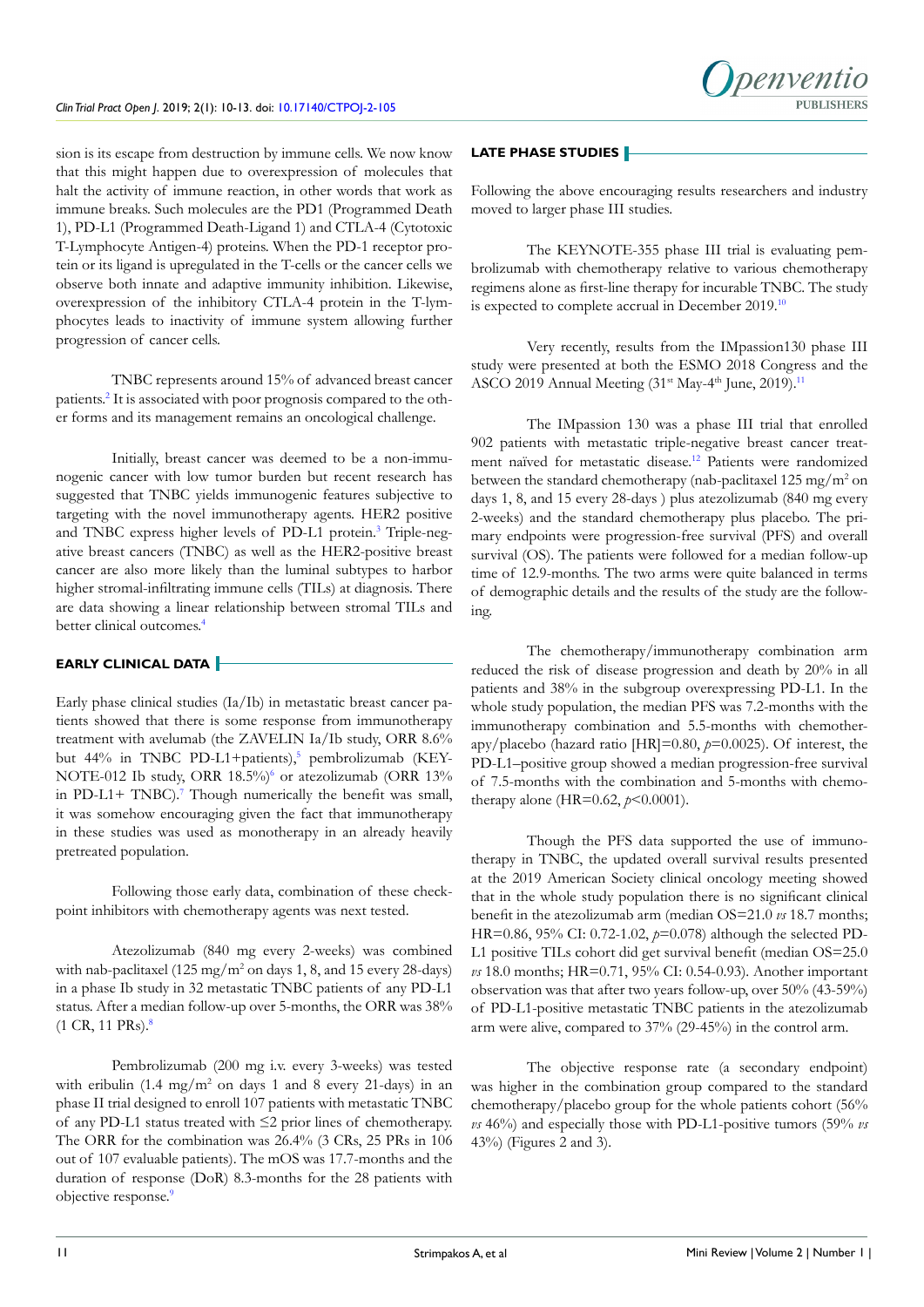



Regarding safety no particular concerns were noted and the side effects related to immune therapy were rare, the most common being hypothyroidism, that occurred in 17.3% of patients receiving immunotherapy and 4.3% receiving chemotherapy alone. Most side effects were due to chemotherapy and occurred at a similar rate in both treatment groups, although there was a minor increase in nausea and cough in the combination group. Similarly, the quality of life was satisfactory in both groups.<sup>[11](#page-3-5)</sup>

# **CONCLUSION**

This mini review shows that the field of immunotherapy in breast cancer is still evolving. There is no outstanding benefit in the whole breast cancer patients, even in the TNBC subtype. Biomarkers such as PD-L1 expression or TILs seem to play some role but more data is needed. There is no doubt that the much expected

results from the ongoing phase III studies and exploratory studies will shed more light to the many questions we still have. But we feel confidence that with more research will find the settings where immunotherapy benefits breast cancer patients similarly to other solid tumors.

## **CONFLICTS OF INTEREST**

The authors declare that they have no conflicts of interest.

# **REFERENCES**

<span id="page-2-0"></span>1. Siegel RL, Miller KD, Jemal A. Cancer statistics, 2017. *CA Cancer J Clin*. 2017; 67: 7-30. doi: [10.3322/caac.21387](https://doi.org/10.3322/caac.21387)

<span id="page-2-1"></span>2. Bianchini G, Balko JM, Mayer IA, Sanders ME, Gianni L. Triple-negative breast cancer: challenges and opportunities of a heterogeneous disease. *Nat Rev Clin Oncol.* 2016; 13: 674-690. doi: [10.1038/nrclinonc.2016.66](https://doi.org/10.1038/nrclinonc.2016.66)

<span id="page-2-2"></span>3. Cimino-Mathews A, Foote JB, Emens LA. Immune targeting in breast cancer. *Oncology (Williston Park).* 2015; 29: 375-385.

<span id="page-2-3"></span>4. Savas P, Salgado R, Denkert C, et al. Clinical relevance of host immunity in breast cancer: From TILs to clinic. *Nat Rev Clin Oncol.* 2016; 13: 228-241. doi: [10.1038/nrclinonc.2015.215](https://doi.org/10.1038/nrclinonc.2015.215)

<span id="page-2-4"></span>5. Dirix L, Takacs I, Nikolinakos P, et al. Avelumab (MSB0010718C), and an anti-PD-L1 antibody, in patients with locally advanced or metastatic breast cancer: A phase 1b JAVELIN solid tumor study. Paper presented at: 38<sup>th</sup> Annual CTRC-AACR aan antonio breast